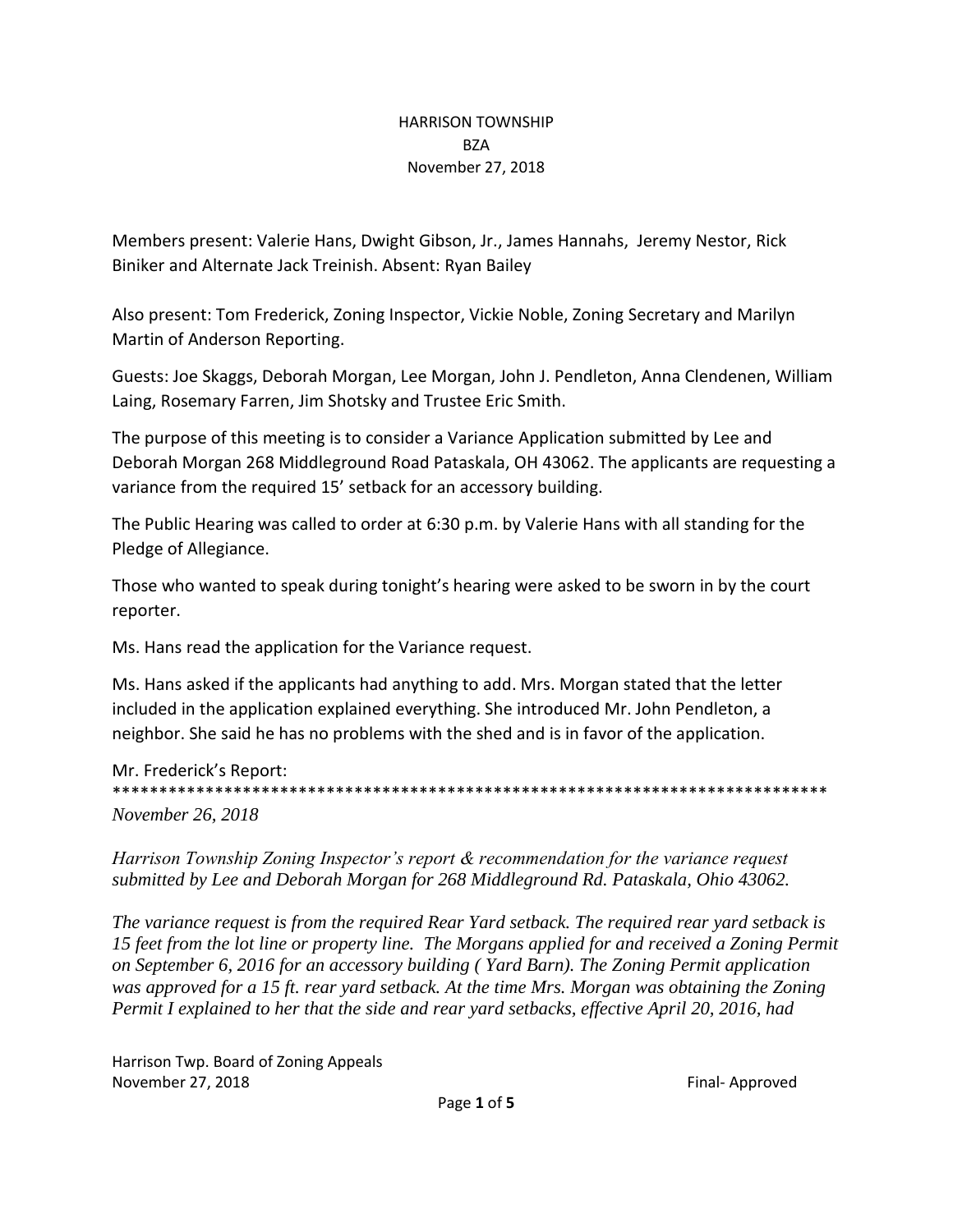*changed from 6 ft. to 15 ft. The site plan she submitted with the Zoning Permit application had the yard barn 10 ft. from the rear property line.*

*This variance recommendation will follow the requirements of Harrison Township Zoning Resolution Article 4 – Section 4.12 #2. – Area Variance.* 

## *Area Variance Section 4.12 #2*

*#2 states the factors to be considered and weighed in determining whether a property owner seeking an area variance has encountered practical difficulties in the use of the property. They include but not limited to:*

### *a. whether the property in question will yield a reasonable return or whether there can be any beneficial use of the property without a variance.*

*The Morgan's lot is 105 ft. wide and 220 ft. in depth. There is plenty of room on the lot to have met the 15 ft. setback.* 

## *b. whether the variance is substantial.*

*The Morgans have stated within their Variance application that the yard barn is 10.7 ft. from the rear property line according to the County's mapping system. The 4.3 ft. of distance is not substantial.* 

*c. whether the essential character of the neighborhood would be substantially altered or whether adjoining properties would suffer a substantial determent as a result of the variance.* 

*No.* 

*d. whether the variance would adversely affect the delivery of governmental services (e.g. water, sewer, garbage, medical, fire, police).*

*No.*

## *e. whether the property owner purchased the property with knowledge of the zoning restrictions.*

*I believe the Morgans were aware of the zoning restrictions at the time of their purchase of the property and were made aware of the required 15 ft. rear setback at the time she applied for the Zoning Permit.* 

*f. whether the property owner's predicament feasibly can be prevented or corrected through some other method other than a variance.*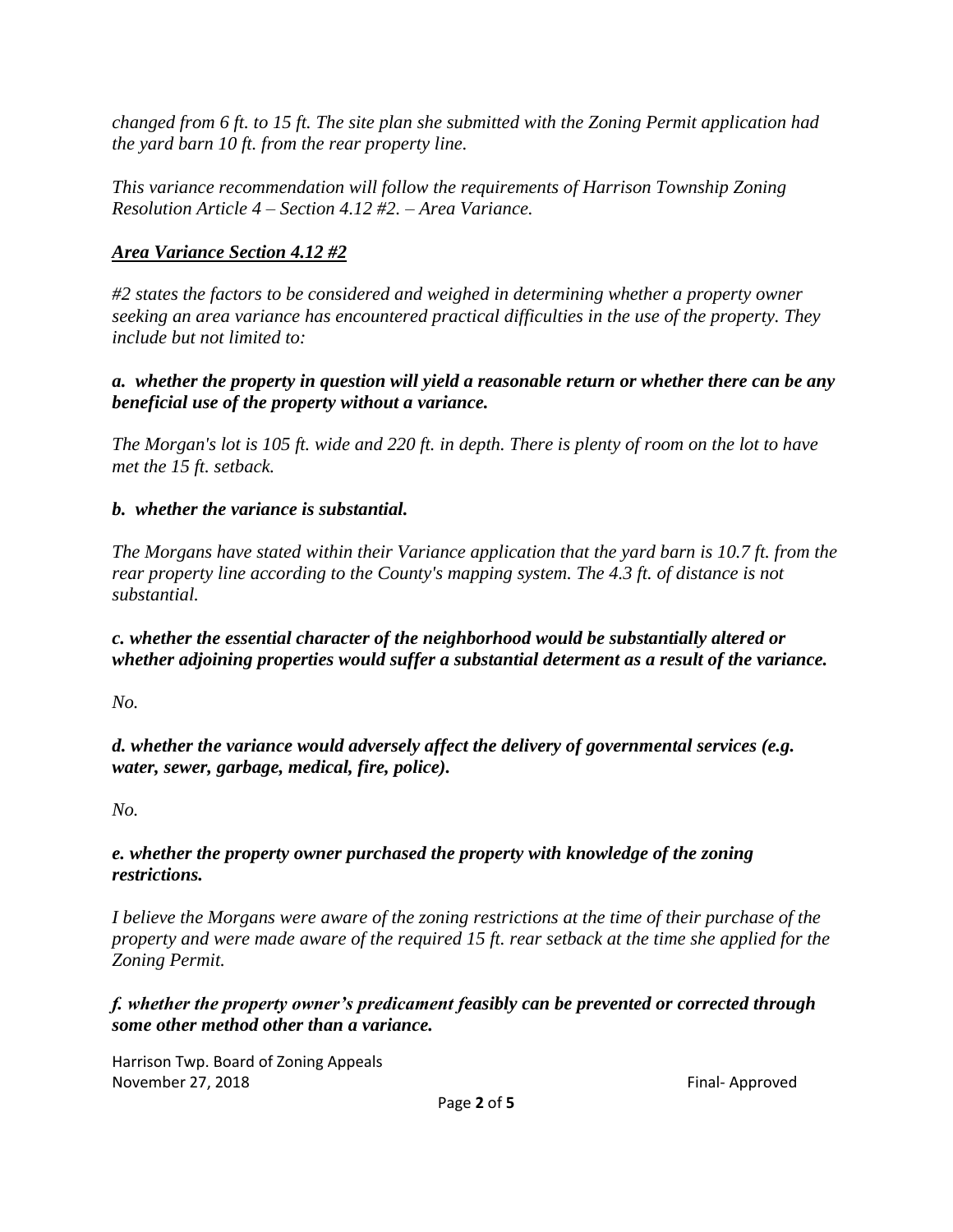*The yard barn could be moved 4.3 ft. to the south and it would comply the zoning restrictions.* 

### *g. whether the spirit and intent behind the zoning requirement would be observed and substantial justice done by granting the variance.*

*The Variance request is from the 15 ft. rear yard setback and the yard barn is estimated to be 10.7 ft. from the rear property line. The side and rear yard setback used to be 6 ft. from property lines for detached buildings.* 

### *Item to consider:*

- *Mrs. Morgan was told, and I wrote 15 ft. on the Zoning Permit application at the time she applied for the permit. My mistake was that I should have crossed off the 10 ft. they had on the site plan that was submitted for the permit. And I should have written in 15 ft. on the site plan.*
- *Mrs. Morgan is a Zoning Secretary for a local township.*

*Thomas D. Frederick Harrison Township Zoning Inspector*

\*\*\*\*\*\*\*\*\*\*\*\*\*\*\*\*\*\*\*\*\*\*\*\*\*\*\*\*\*\*\*\*\*\*\*\*\*\*\*\*\*\*\*\*\*\*\*\*\*\*\*\*\*\*\*\*\*\*\*\*\*\*\*\*\*\*\*\*\*\*\*\*\*\*\*\*\*\*\*\*\*\*\*

Joe Skaggs asked who would be paying the fee for the Public Hearing. Ms. Hans said the decision to waive the fee for the applicant was made by the Trustees. Mr. Skaggs referred to the September 6, 2016 zoning application for a permit. He feels Mrs. Morgan signed this accepting the 15' requirement. He has a problem with the Morgans going by the county website for the property line location and says they don't know where the pins are located. He also feels the shed is closer than 10 ft. from the property line. He presented the board with pictures to view.

Ms. Hans asked the applicant if they had the pins located. Mrs. Morgan-"no". Ms. Hans asked if they knew where the pins are. Mrs. Morgan-"no". Mr. Frederick added there is a pin, but he has concerns since it is sticking out of the ground about 6-8" meaning it could have been pulled and put back in the ground.

Ms. Hans asked how long the Morgans had owned the property. Mrs. Morgan said they bought the property May 2015. Ms. Hans inquired about a survey. Mrs. Morgan said they did not have a survey since the property was a foreclosure.

Mr. Skaggs thinks the pin was from a fence survey done previously.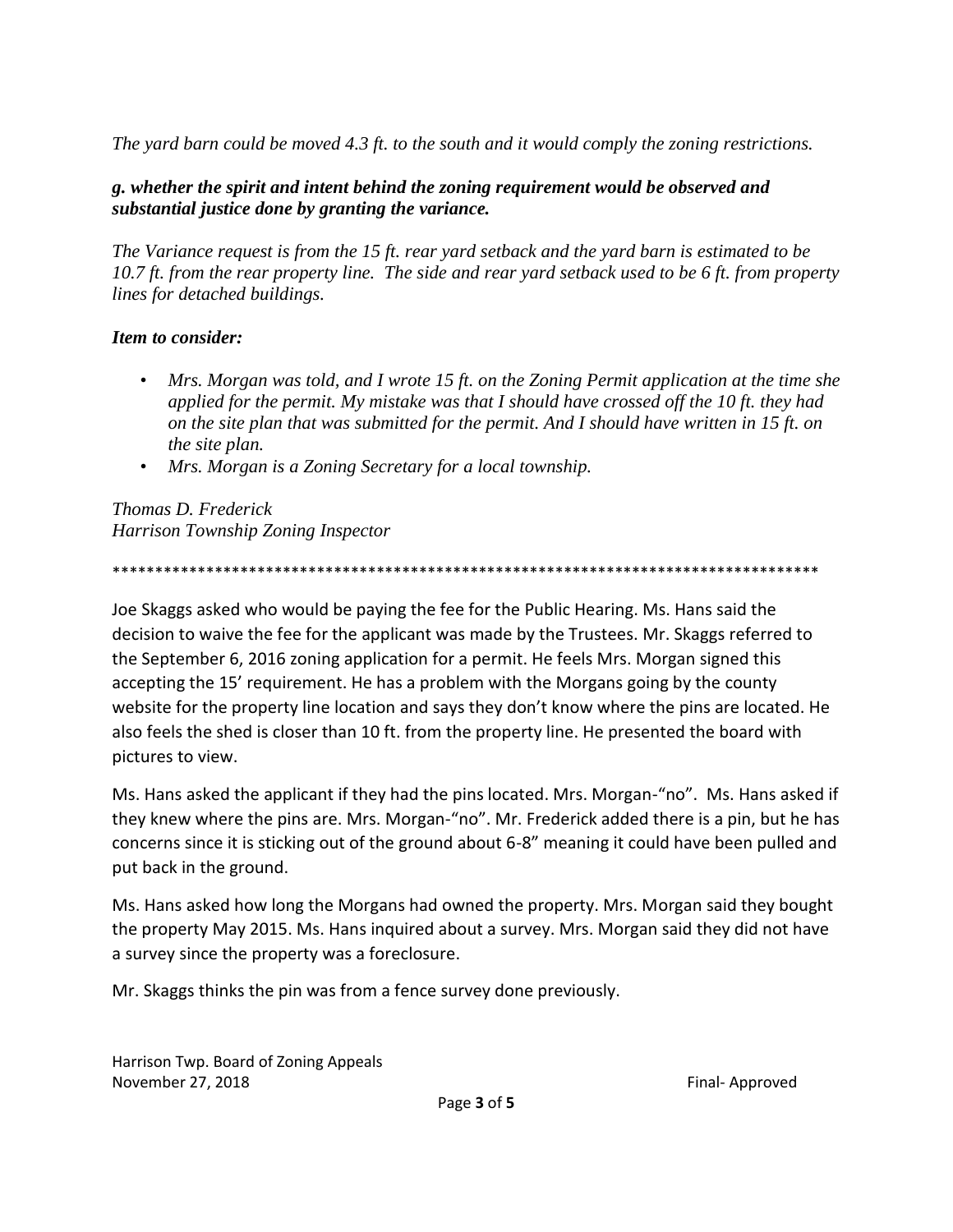Anna Clendenen thinks it's a shame to have this matter before the board. She thinks the applicants did a wonderful job with the yard and is an improvement to the neighborhood.

William Laing said he will be applying for a variance on his property and questioned the setbacks requirements since they don't show on his survey. Ms. Hans explained the set back requirements are from the township and wouldn't show on a survey. He asked why the township had changed the requirements from 6' to 15'. Ms. Hans said the changes were made by the Zoning Commission.

Rosemary Farren had her deed from 1990. She said it states 10' for setbacks. Ms. Hans explained that this was a deed restriction and the township regulations take priority.

Mr. Hannahs stated he has been on the board for four years and feels that this is the most trivial matter to come before the board. He feels the Morgans are doing the right thing and is in favor of approving the variance.

Mr. Gibson feels there is not a substantial difference between 10' and 15'. He doesn't see any reason for foot stomping.

Mr. Skaggs stated if this variance is approved, he would like to see a survey required to make sure the shed is 10' from the property line. If it is not, he would like to see the shed moved and the Morgans paying the fees for a variance.

Mr. Frederick wanted it noted that he would not have written 15' on the application page without telling Mrs. Morgan.

Ms. Hans asked Trustee Eric Smith his opinion and if the BZA should table the application and seek legal advice. Mr. Smith said it was a decision to be made by the Board of Zoning Appeals.

Ms. Hans stated that each Variance request is handled on a case by case basis.

Mr. Biniker doesn't agree with Mr. Skaggs wanting to put options on the decision. If this is considered, he is not ready to vote. Ms. Hans stated that the board has the decision on options, not Mr. Skaggs.

Mr. Hannahs moved to approve the Variance Application as submitted. Mr. Biniker seconded.

# Vote:

Dwight Gibson, Jr.-yes, James Hannahs-yes, Jeremy Nestor-yes, Rick Biniker-yes, Valerie Hans-no. The motion passed with four yes votes and one no vote.